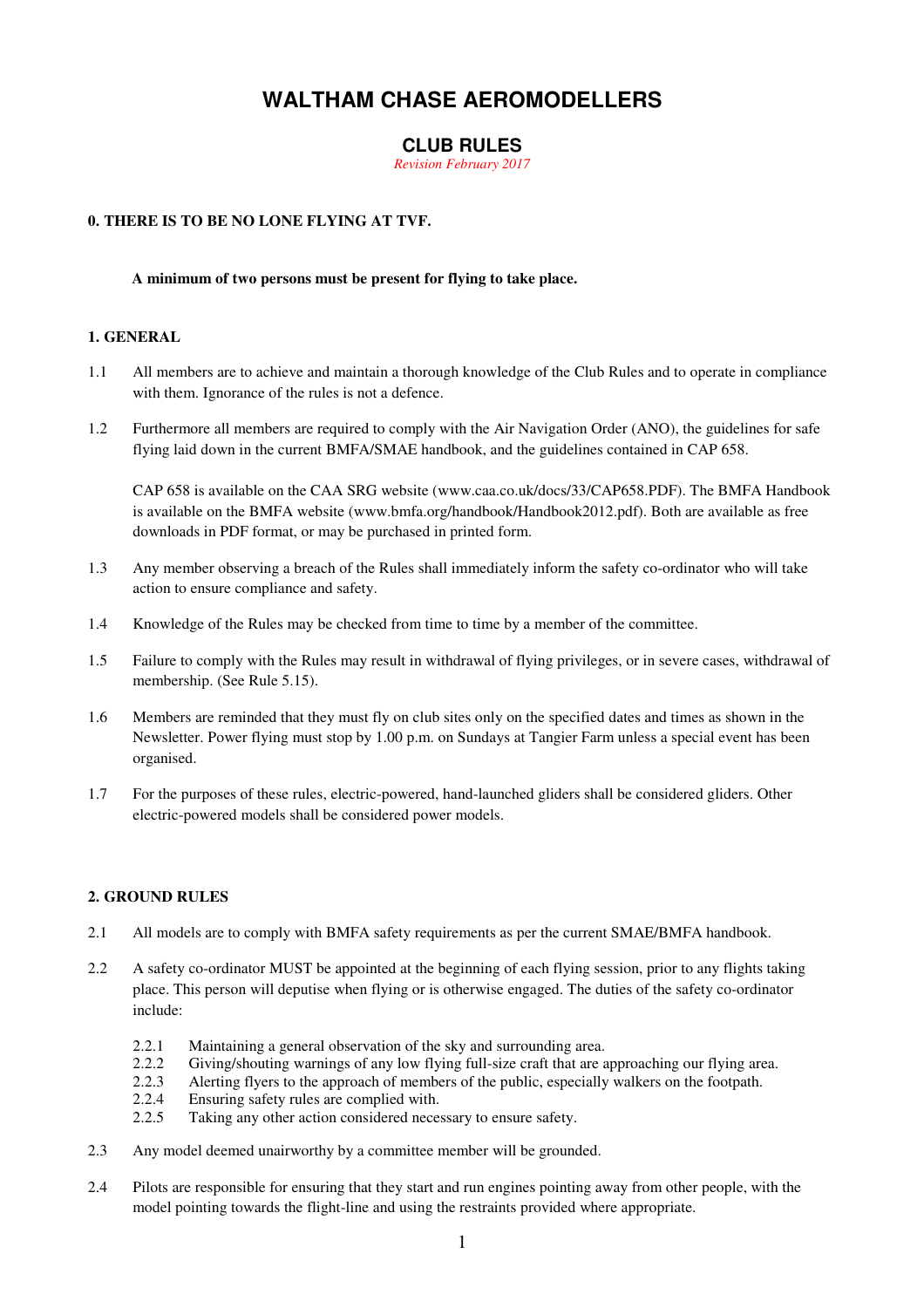- 2.5 All spectators and pilots are to stand behind the flight-line, except when launching or retrieving a model. See later note.
- 2.6 Persons venturing onto the landing or take-off strip must make sure it is safe to do so and as a warning to others SHOUT "**Man on strip**" and wait until all pilots have signified their agreement. Occupation of this area must be as brief as possible.
- 2.7 GPS systems / return to home functions must be armed in a safe place away from the pilot box or pits.

#### **3. RADIO CONTROL**

- 3.1 A frequency board must be used at all times when more than two transmitters are present.
- 3.2 Frequency pegs shall be used in accordance with current club practice.
- 3.3 As the club utilises a "peg off system" as a means of frequency control, frequency flags are to be flown on the transmitter aerial and must display the correct frequency.
- 3.4 A ground range check in accordance with guidelines in the BMFA Handbook, with & without the engine running, is essential on new or repaired models/equipment or following a heavy landing or a period of non-use.

#### **4. PROFICIENCY**

- 4.1 For a novice pilot to go "WCA Club solo" he/she must be passed by two recognised Club Instructors, a Club Examiner or Area Chief Examiner. This check will assess his/her knowledge of Club Rules as well as his/her flying proficiency.
- 4.2 The proficiency of all members and their knowledge of the Rules may be checked from time to time by a member of the committee

#### **5. FLYING**

- 5.1 A committee member, recognised club instructor or proficient flyer must be in attendance before flying can take place.
- 5.2 All members are to show due consideration for other flyers when operating their aircraft.
- 5.3 New members may be required to take a flying test to ascertain their level of proficiency and knowledge of Club Rules within the probationary three-month period.
- 5.4 Before taking off the pilot is responsible for ensuring that the take-off area is clear and that no model aircraft is on a landing approach.
- 5.5 When hand-launching powered models, this must be done from a position well up-wind of other fliers and in a direction away from the flight-line. A loud, clear call of "hand-launching!" is to be made.
- 5.6 Direction of takeoff must not be towards the flight line and the first turn must be away from the flight line.
- 5.7 No model shall be flown over or behind the flight line, with the exception of gliders or other small, light models at the discretion of the safety co-ordinator.
- 5.8 Pilots are to familiarise themselves with and respect the "no-fly zone". No power models are to be flown in the no-fly zone. The no-fly zone is depicted in Appendix A to these Rules.
- 5.9 Full-size aircraft have priority at all times. Model flyers are to ensure that their models remain well clear of fullsize aircraft and their projected flight-path.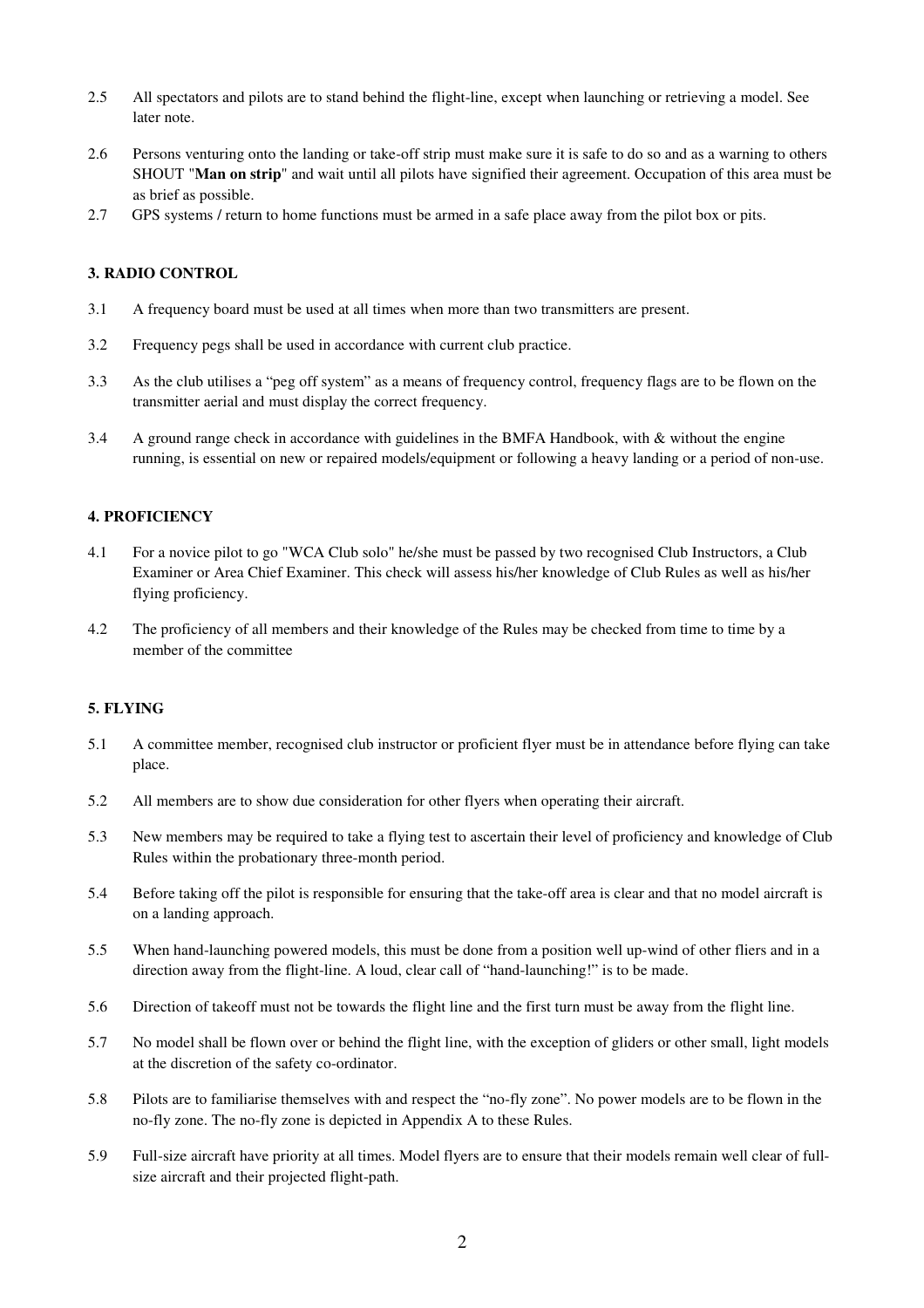- 5.10 Particular care must be taken to avoid flying over spectators, parked cars, buildings and roads.
- 5.11 All landings must be called clearly to warn other flyers.
- 5.12 Taxying to within 5 metres of the flight line or directly towards the flight line is not permitted.
- 5.13 When take-offs and landings are being executed parallel to the flight line a minimum distance of 10 metres between model and flight line must be maintained.
- 5.14 Damage to persons or property must be avoided even at the expense of the model.
- 5.15 Any flying considered dangerous by the committee, either witnessed or reported, may be deemed a breach of the safety rules and could result in loss of flying privileges or even termination of membership.

#### **6. LOW PASSES**

- 6.1 Low passes (lower than 5 metres) are to be executed parallel to the flight line.
- 6.2 No low passes are to be executed within 10 metres of the flight line, a minimum of 25 metres from the flight-line is preferred.
- 6.3 Fast, low passes are to be called before execution, the call to include the direction of the pass.

#### **7. GLIDERS (INCLUDING ELECTRIC GLIDERS)**

- 7.1 Glider pilots are subject to the same rules when flying at the same time as pilots of powered models, except flight line procedures are different to suit the launching of the model. It is mandatory, however, that the glider pilot joins the flight line as soon as possible after launching. Gliders must be launched from a position up-wind of other flyers, and in a direction away from the flight-line.
- 7.2 If gliders and powered models are flying together the safety co-ordinator MUST give his/her permission prior to the glider being launched.
- 7.3 Glider pilots must indicate when about to launch by calling "glider launching".
- 7.4 Glider pilots are subject to SMAE/BMFA safety codes and models must comply with the safety regulations as set out in the current member's handbook.

#### **8. HELICOPTERS**

- 8.1 Helicopter flying will take place during designated time slots, to be agreed on the day with at least one committee member and by the helicopter pilots. During this time NO fixed wing flying will take place.
- 8.2 Helicopter pilots are to fly their machines from the centre of the strip approximately 25metres forward of the flight line.

#### **9. ELECTRIC POWERED MULTI ROTORS**

- 9.1 Electric powered multi rotors with a mass NOT exceeding 2.0 kg including batteries may be flown with fixed wing models aircraft or in designated multi rotor slots.
- 9.2 Electric powered multi rotors with a mass exceeding 2.0 kg including batteries shall be flown in designated multi rotor slots unless specific exception is granted by a committee member.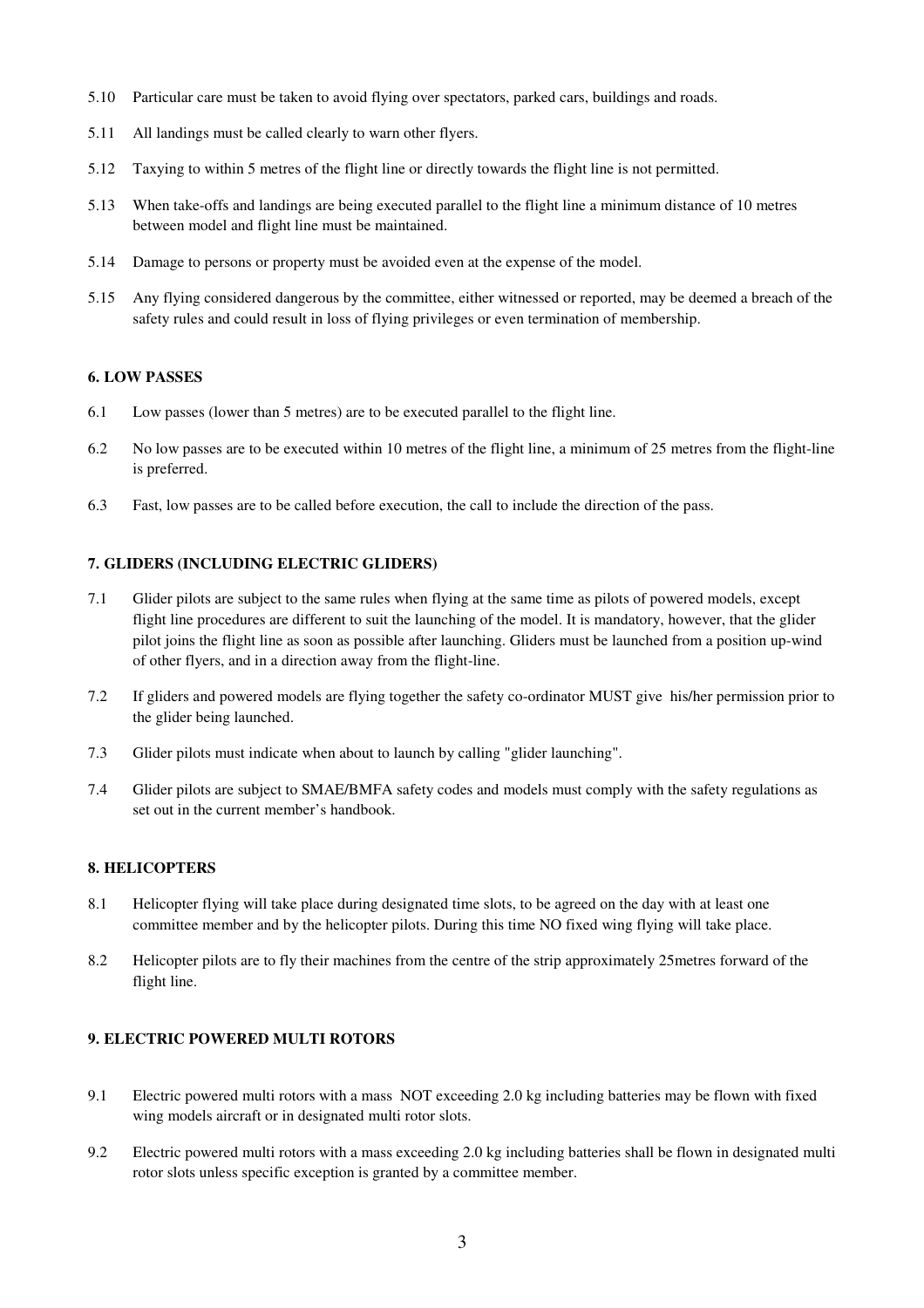- 9.3 When mixed multi rotor and fixed wing flying is taking place all multi rotors shall join the landing circuit on the base leg and approach to land into wind in the direction adopted by fixed wing aircraft
- 9.4 When mixed multi rotor and fixed wing flying is taking place hovering over the strip shall be clearly called.
- 9.5 Multi rotor flight systems must be powered up in the start up area.
- 9.6 Multi rotors must take off and land on the strip. Aircraft must not be flown behind the flight line.

#### **10. FIRST PERSON VIEW (FPV)**

The following applies to all FPV flying, Multi Rotor, Fixed Wing and Rotary Wing.

- 10.1 Pilots flying First Person View (FPV) are to comply with ANO 166, exemption E4049, ANO167, OFCOM IR 2030 "UK Interface Requirements 2030 Licence Exempt Short Range Devices", CAP 658 and CAP722. Make particular note of the requirement that pilots intending to fly FPV must nominate a competent observer prior to undertaking the flight.
- 10.2 A frequency control board must be used at all times when more than one video transmitter is present. Pilots intending to fly FPV *MUST* ensure the channel is clear before transmitting. *In the interim until the peg board is implemented regular FPV fliers are to be allocated a frequency by Officers of WCA. Fliers must not deviate from this frequency while at TVF. New fliers without an allotted frequency shall be given an ad hock frequency on the day.*

Officers of WCA may check that the allotted frequencies are in use and that illegal frequencies are not in use at any time through the use of a frequency scanner

10.3 When flying in a group all pilots are to power up video transmitters and check for interference before take-off. Pilots wishing to join the group flight must only power up when all aircraft are on the ground. FPV transmitters must be powered up in the start-up area a minimum of 10m from the pilot box.

#### **11. NOISE**

- 11.1 Engine noise levels will be subject to random checks by the committee. All models must endeavour to meet the level of 82 dB(A) as measured in accordance with the method specified in the SMAE/BMFA members handbook. It is the aim of the Committee to have all Club members' models within 82 dB(A) at 7 metres. New members will be given a grace period, if requested, of up to but not exceeding three months to achieve compliance at Tangier Farm. Excessively noisy models will not be permitted to fly. The Club possesses a noise meter and models may be tested on request.
- 11.2 Flyers are not to operate their models in a manner that would cause unnecessary noise nuisance, e.g. prolonged prop- hanging or close, low aerobatics.

#### **12. LARGE MODELS AND CONTROL-LINE MODELS**

- 12.1 All large models (over 7kg) are governed by the specific rules set out by the Civil Aviation Authority.
- 12.2 Control line models are to be flown on the mown strip with the agreement of all other flyers present, or in a designated area away from the flight line.
- 12.3 No radio controlled models are to be flown when control-line flying is taking place on the mown strip.

#### **13. SITE MANAGEMENT**

13.1 All litter, cigarette ends and debris must be removed from the flying site at the end of each session.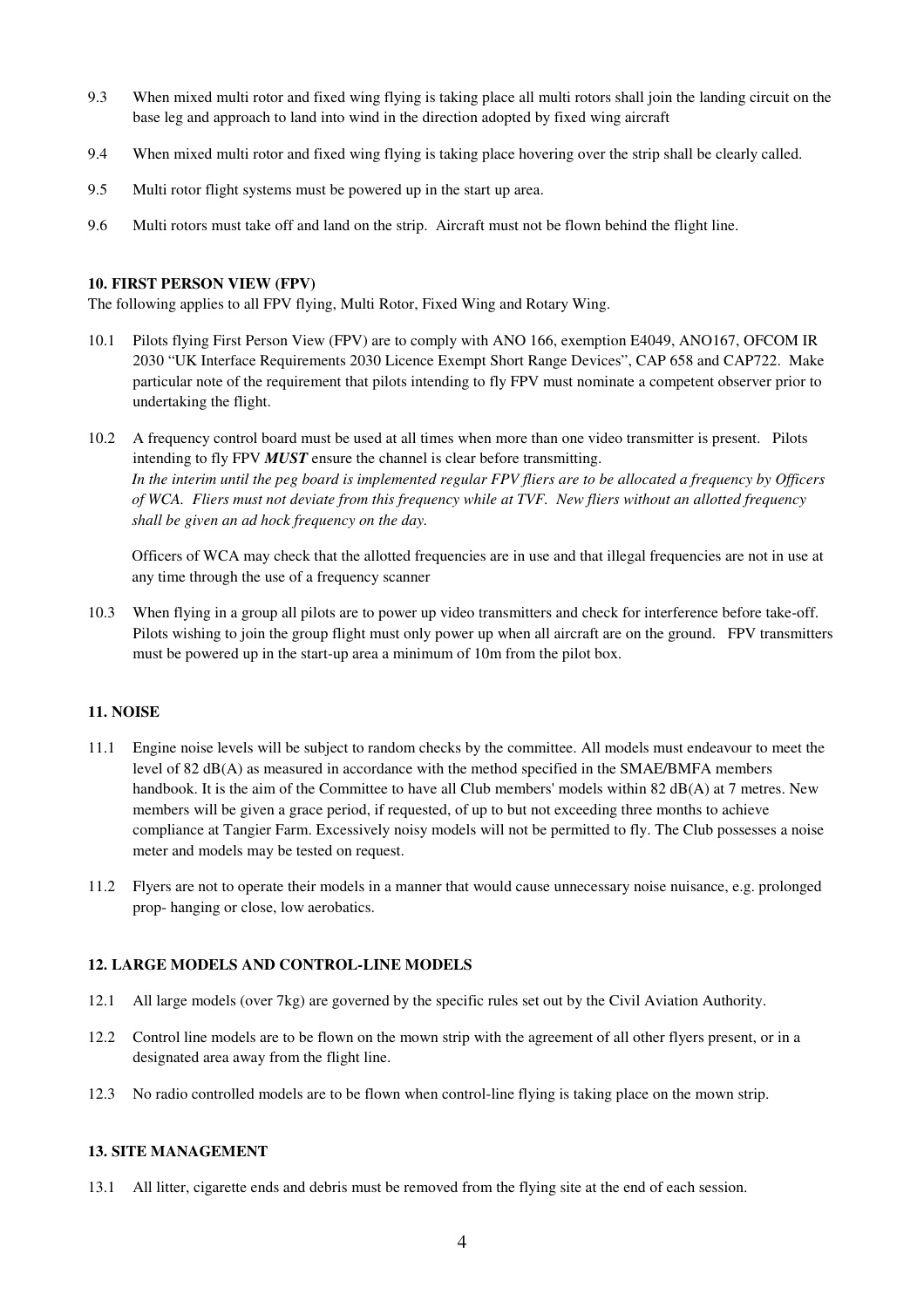- 13.2 All Club equipment that has been used must be returned to its proper place and be correctly stowed at the end of every flying session. Personal belongings are to be removed from the site.
- 13.3 Those members making use of the Club batteries are responsible for familiarising themselves with the operation of the generators and maintaining the batteries in a charged state.

#### **14. COMPETITIONS**

14.1 Organisers of Club competitions or events may temporarily modify some of the club rules to facilitate that competition or event. This will only be done in such a way that safety is not compromised. Any such changes will be notified to all those present, especially those taking part.

#### **15. INCIDENTS AND ACCIDENTS**

15.1 Any damage to persons or property shall be reported IMMEDIATELY to a committee member.

## **16. AMENDMENTS TO THE RULES**

- 16.1 The committee has the right to amend these Rules as considered necessary.
- 16.2 Members may suggest amendments to the Rules at any time. Any such suggestions should be made in writing to the Committee. Proposals will then be considered at a scheduled committee meeting. In cases where prompt action is required for safety reasons, the Committee may make temporary amendments pending the next committee meeting.
- 16.3 The Rules will be reviewed and amended periodically by the Committee to ensure compliance with current legislation and guidelines.
- 16.4 Any amendments to the Rules will be communicated to all members as soon as practical.

#### MEMBERS ARE REMINDED THAT THEY MUST COMPLY WITH THE A.N.O., WITH CAA AND BMFA RULES AND GUIDELINES AS WELL AS WITH W.C.A. CLUB RULES (SEE 1.2 ABOVE)

# SAFETY IS NO ACCIDENT!